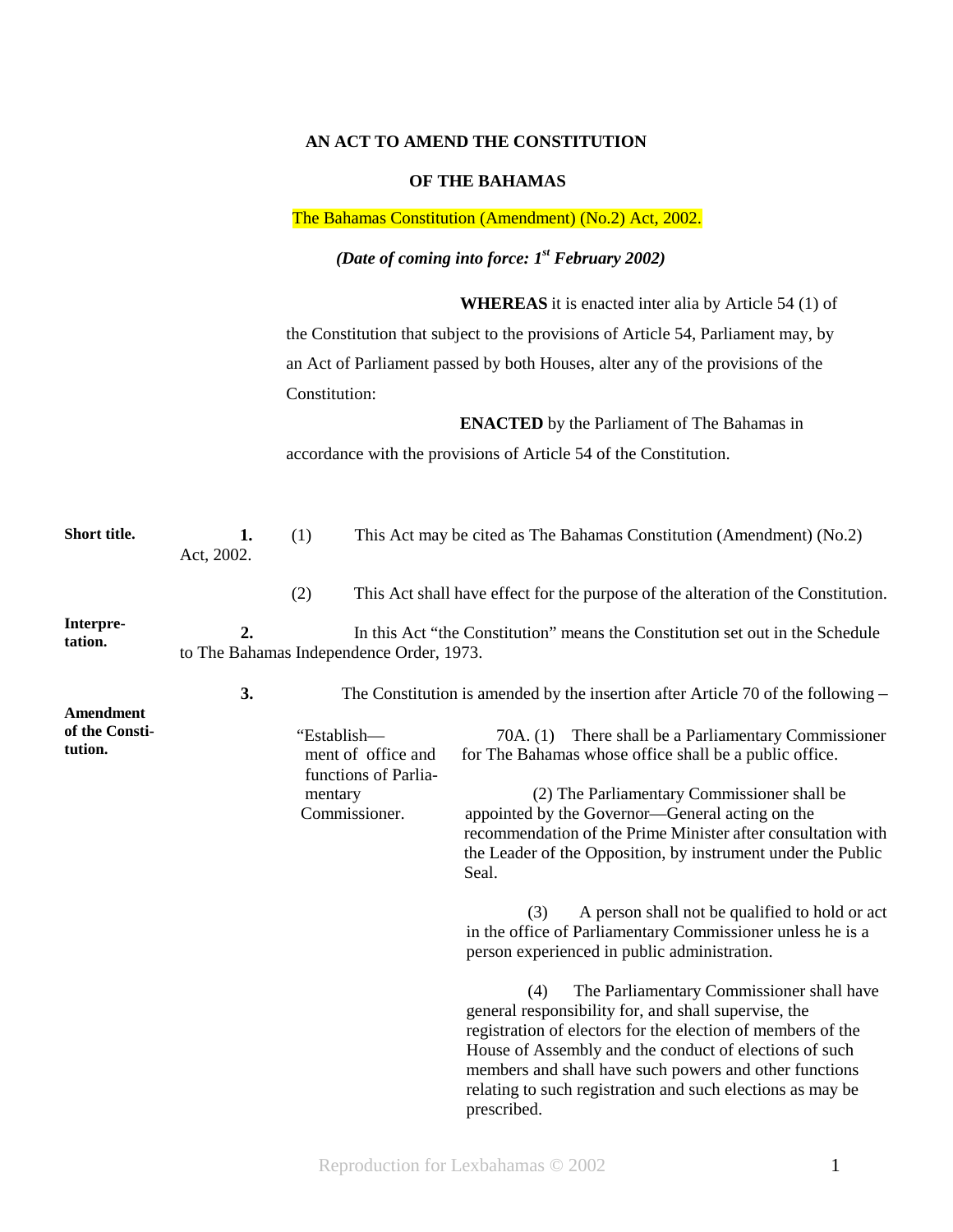(5) In the exercise of his functions under the provisions of paragraph (4) of this Article, the Parliamentary Commissioner shall not be subject to the direction or control of any other person or authority.

Remuneration 70B. (1) The Parliamentary Commissioner shall of Parliamen- receive such emoluments and be subject to such other terms entary Comm- and conditions of service as may from time to time be prescribed issioner. by or under any law:

> Provided that the emoluments and terms and conditions of service of the Parliamentary Commissioner shall not be altered to his disadvantage during his continuance in office.

> (2) The salary for the time being payable to the Parliamentary Commissioner under this Constitution shall be charged on and paid out of the Consolidated Fund.

tary Comm-

Tenure of 70C. (1) Subject to the provisions of paragraphs (4) to office of (7) (inclusive) of this Article the Parliamentary Commissioner Parliamen-<br>shall hold office until he attains the age of sixty—eight years:

 issioner. Provided that the Governor-General, acting on the recommendation of the Prime Minister after consultation with the Leader of the Opposition, may permit a Parliamentary Commissioner who attains the age of sixty eight years to continue in office until he has attained such later age, not exceeding seventy-two years, as may (before the Parliamentary Commissioner has attained the age of sixty-eight years) have been agreed between them.

> (2) Nothing done by the Parliamentary Commissioner shall be invalid by reason only that he has attained the age at which he is required by this Article to vacate his office.

 (3) If the office of Parliamentary Commissioner is vacant or the holder of that office is for any reason unable to perform his functions thereof, a person qualified for appointment to that office may be appointed to act therein, and any person so appointed shall, subject to the provisions of paragraph (1) of this Article, continue to act until the office of Parliamentary Commissioner is filled or, as the case may be, until the Parliamentary Commissioner has resumed the functions of his office or the appointment of that person is revoked by the Governor-General acting on the advice of the Public Service Commission.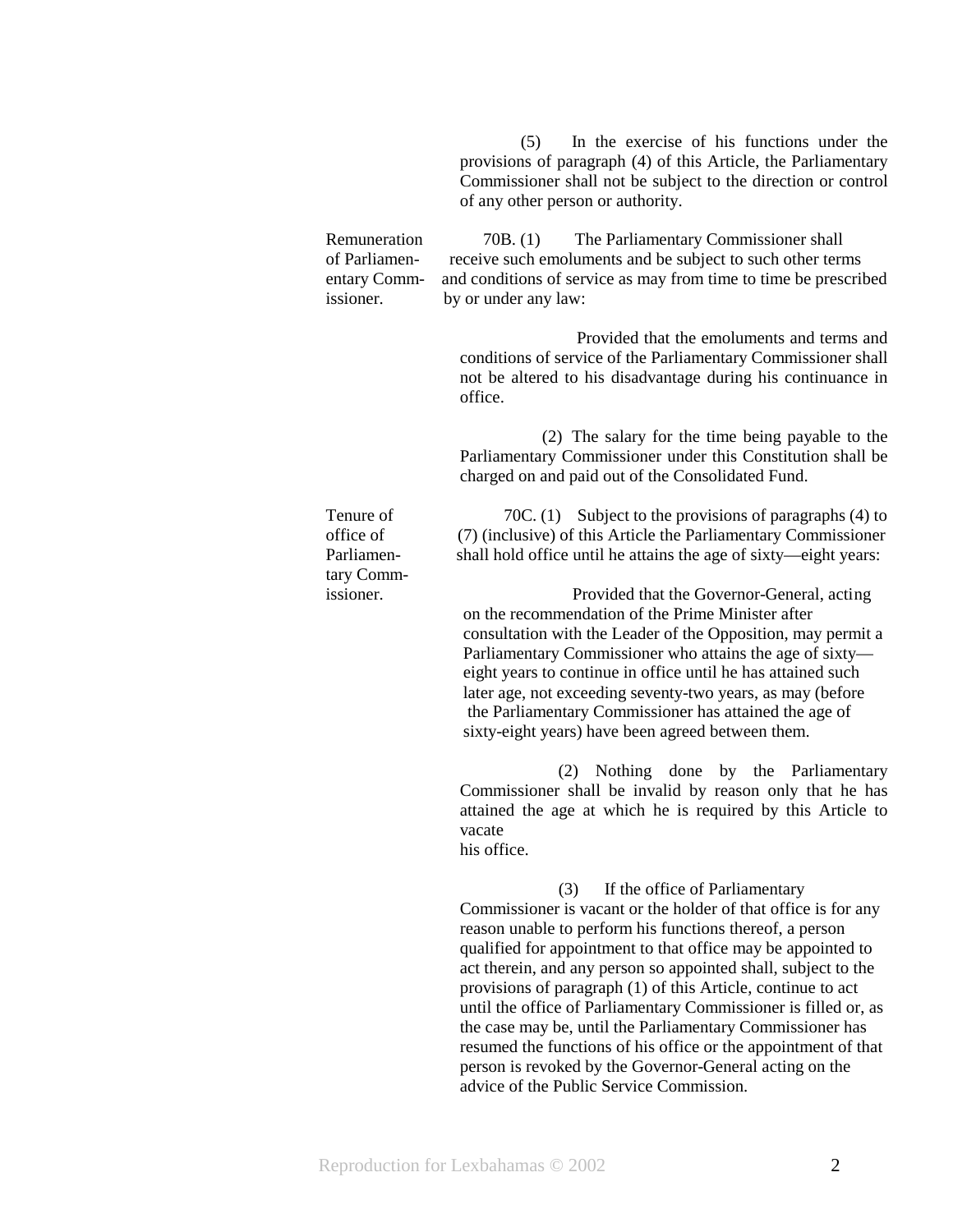(4) The Parliamentary Commissioner may be removed from office only for inability to discharge his functions thereof (whether arising from infirmity of mind or body or any other cause) or for misbehaviour, and shall not be so removed except in accordance with the provisions of paragraph (5) of this Article.

(5) The Parliamentary Commissioner shall be removed from office by the Governor-General if the question of his removal from office has been referred to a tribunal appointed under paragraph (6) of this Article and the tribunal has recommended to the Governor—General that he ought to be removed from office for inability as aforesaid or for misbehaviour.

(6) If the Prime Minister represents to the Governor—General that the question of removing the Parliamentary Commissioner from office for inability as aforesaid or for misbehaviour ought to be investigated, then -

- (a) the Governor-General shall appoint a tribunal, which shall consist of a Chairman and not less than two other members, selected by the Governor-General, acting in accordance with the advice of the Judicial and Legal Service Commission, from among persons who hold or hate held or are eligible to hold high judicial office; and
- (b) the tribunal shall enquire into the matter and report on the facts thereof to the Governor-General and recommend to the Governor—General whether the Parliamentary Commissioner ought to be removed from office for inability as aforesaid or for misbehaviour.

(7) If the question of removing the Parliamentary Commissioner from office has been referred to a tribunal appointed under paragraph (6) of this Article, the Governor— General, acting in accordance with the advice of the Public Service Commission after the Public Service Commission has consulted with the Prime Minister, may suspend the Parliamentary Commissioner from performing the functions of his office.

(8) Any such suspension may at any time be revoked by the Governor—General acting in accordance with